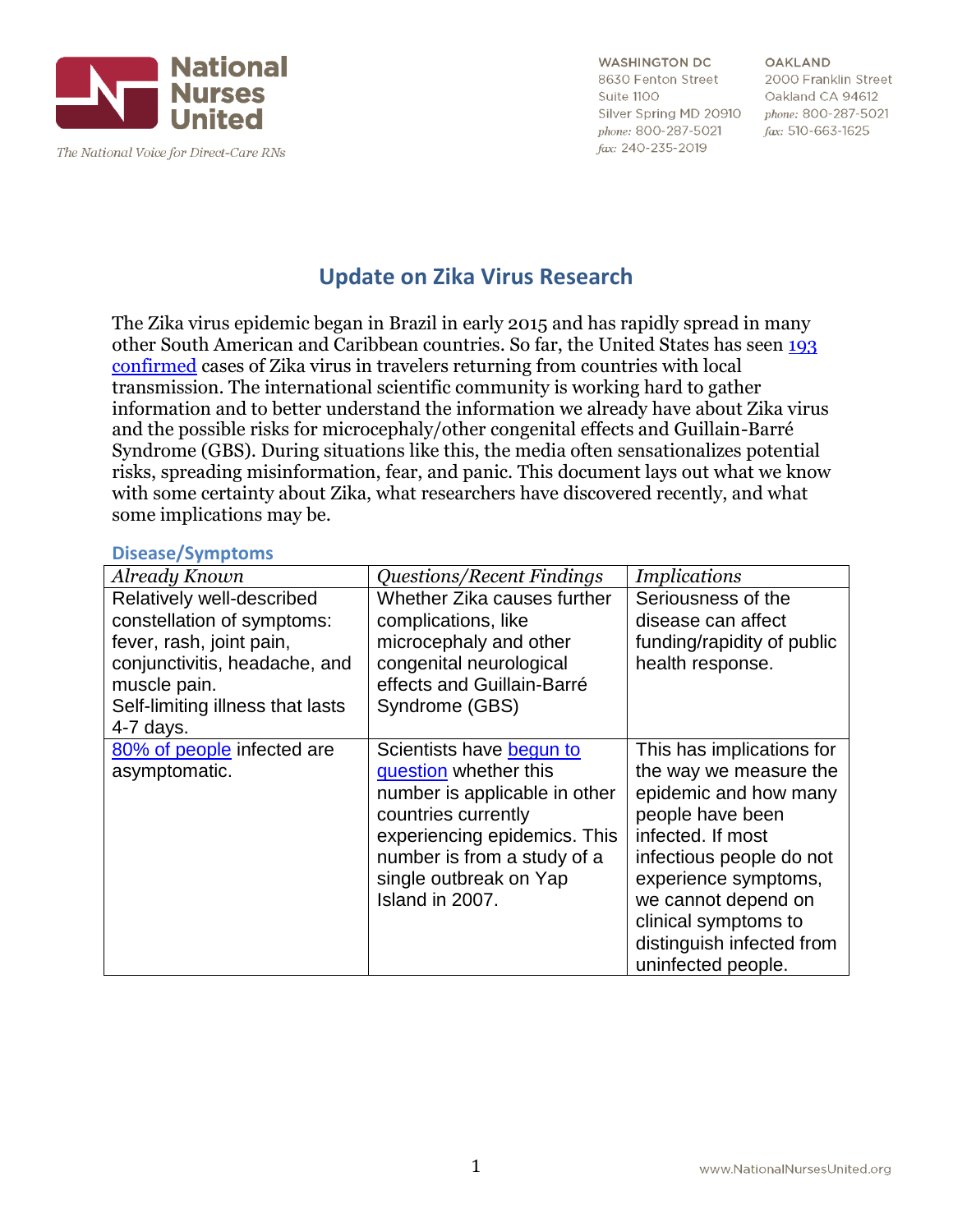

The National Voice for Direct-Care RNs

#### **WASHINGTON DC** 8630 Fenton Street Suite 1100 Silver Spring MD 20910

phone: 800-287-5021

fax: 240-235-2019

#### **OAKLAND**

2000 Franklin Street Oakland CA 94612 phone: 800-287-5021 fax: 510-663-1625

### **Transmission**

| Already Known                           | <i><b>Questions/Recent Findings</b></i>               | <i>Implications</i>            |
|-----------------------------------------|-------------------------------------------------------|--------------------------------|
| Primarily vector-borne by Aedes         | One study shows Culex                                 | This has implications for      |
| mosquito species (Aedes                 | mosquito species can be                               | the risk for Zika to become    |
| aegypti and Aedes albopictus).          | infected with Zika virus in a                         | endemic in the US. Some        |
|                                         | laboratory. But scientists don't                      | Culex mosquito species         |
| Aedes mosquitoes are present            | know if this will translate to                        | are capable of wintering       |
| only in parts of the                    | infectivity outside of the lab.                       | over, which could maintain     |
| <b>Southeastern United States</b>       | Culex mosquitoes live in more                         | the virus year-to-year.        |
| (e.g., FL, TX, etc.) and a few          | temperate climates in the                             | <b>Culex and Aedes species</b> |
| counties in California.                 | <b>United States.</b>                                 | have different habitats and    |
|                                         |                                                       | behaviors, which can           |
|                                         | Another study shows that                              | require different vector       |
|                                         | Aedes have unexpectedly low                           | control methods.               |
|                                         | competence as Zika vectors.                           |                                |
|                                         | Again, it is hard to understand                       |                                |
|                                         | how this translates outside of                        |                                |
|                                         | the lab.                                              |                                |
| Sexual transmission has been            | The frequency and importance                          | Important implications for     |
| documented in the US, Italy,            | of sexual transmission during                         | infection prevention           |
| and France by several case              | epidemics.                                            | measures.                      |
| reports.                                | Whether only symptomatic<br>individuals transmit Zika |                                |
|                                         | sexually.                                             |                                |
| Zika virus has been found in            | How long Zika can be                                  |                                |
| semen weeks after infection.            | transmitted through semen                             |                                |
|                                         | post-infection.                                       |                                |
|                                         | Whether sexual transmission is                        |                                |
|                                         | involved in fetal neurological                        |                                |
|                                         | effects related to Zika.                              |                                |
| Transmission through blood              | No reported cases in the US.                          | Implications for testing of    |
| transfusion and other tissue            | Reported cases under                                  | blood donors. Currently,       |
| donations.                              | investigation in Brazil.                              | FDA has issued guidelines      |
|                                         |                                                       | to defer donations from        |
|                                         |                                                       | people with possible           |
|                                         |                                                       | exposure to Zika.              |
|                                         |                                                       |                                |
| Zika virus is <b>found in urine</b> for | Whether Zika virus found in                           | Important implications         |
| nearly 3 months post-                   | urine has the potential to be                         | for infection control.         |
| infection.                              | infectious.                                           |                                |
|                                         | Whether Zika found in other                           |                                |
|                                         | bodily fluids like saliva post-                       |                                |
|                                         | infection and for how long.                           |                                |
|                                         |                                                       |                                |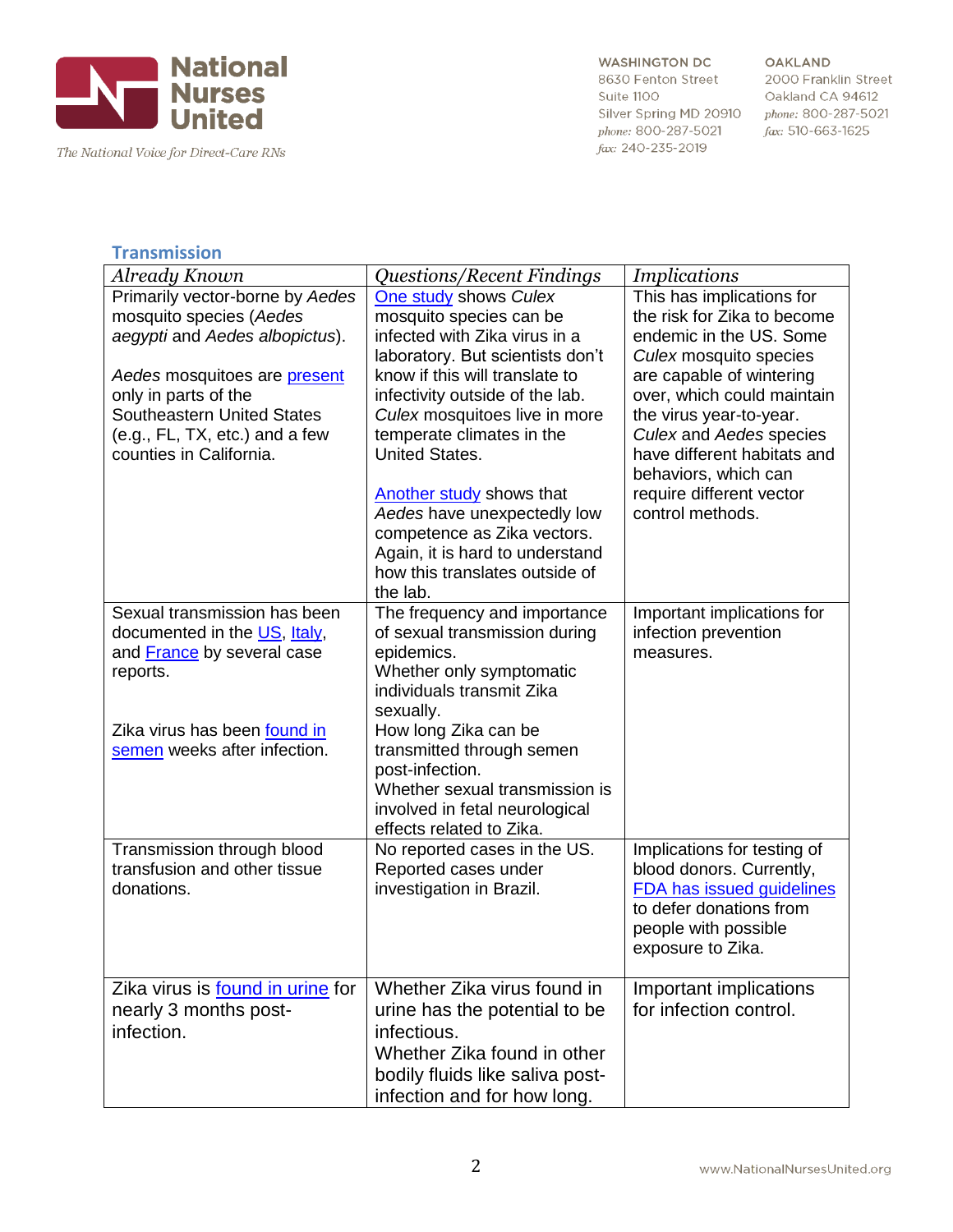

**OAKLAND** 2000 Franklin Street Oakland CA 94612 phone: 800-287-5021 fax: 510-663-1625

# **Microcephaly/Congenital Zika Syndrome**

Microcephaly is a condition in fetuses and newborns where their head is significantly smaller than average for their age and gender. Severe microcephaly is related to developmental delay, intellectual disability, vision and hearing problems, and other effects. Intracranial calcifications and other brain abnormalities have been observed in addition to microcephaly.

| Already Known                                                                                                                                                                                                                                                           | <i><b>Questions/Recent Findings</b></i>                                                                                                                                                                                                                                                                                     | <i>Implications</i>                                                                                                                                                                      |
|-------------------------------------------------------------------------------------------------------------------------------------------------------------------------------------------------------------------------------------------------------------------------|-----------------------------------------------------------------------------------------------------------------------------------------------------------------------------------------------------------------------------------------------------------------------------------------------------------------------------|------------------------------------------------------------------------------------------------------------------------------------------------------------------------------------------|
| Reported cases of<br>microcephaly increased<br>months after rates of Zika first<br>increased in Brazil in 2015.<br>Reported cases of<br>microcephaly increased in<br>French Polynesia in 2013.                                                                          | Whether causal connection.<br>If microcephaly rates increase<br>in Colombia, it will lend<br>evidence to the causal<br>relationship.<br>Three Zika-related cases of<br>microcephaly/brain<br>abnormalities have been<br>identified in Colombia out of<br>thousands of pregnant women<br>with Zika.                          | Seriousness of disease<br>complications. Important<br>implications for prioritizing<br>response (e.g., vaccine<br>development) for pregnant<br>women and women of child-<br>bearing age. |
| Zika virus has been found in:<br><b>Pregnant women and</b><br>their fetuses with<br>microcephaly, brain<br>calcifications, or other<br>deformations<br><b>Tissues</b> from<br>miscarriages or fetal<br>death where mother<br>had clinical signs of<br>Zika (here, here) | Whether this observed<br>association is causal and/or<br>involves other factors.<br>Whether a plausible biological<br>mechanism exists.<br>Hypotheses (here, here, here)<br>have been made with<br>laboratory-based evidence.<br>Whether the <b>trimester</b> of<br>infection during pregnancy<br>determines fetal effects. | Implications for clinical<br>management development to<br>prevent neurological effects of<br>Zika virus on fetuses.                                                                      |
| Microcephaly and other<br>neurological effects have not<br>been seen in outbreaks prior<br>to 2013.                                                                                                                                                                     | Whether this is a relic of poor<br>surveillance in areas with<br>endemic Zika virus.<br>Whether the virus has<br>mutated in the most recent<br>epidemics.<br>Whether introduction into a<br>fully susceptible population is<br>revealing preexisting side<br>effects of the virus.                                          | Implications for laboratory<br>research using virus strains<br>isolated in 1947.<br>Implications for future public<br>health planning.                                                   |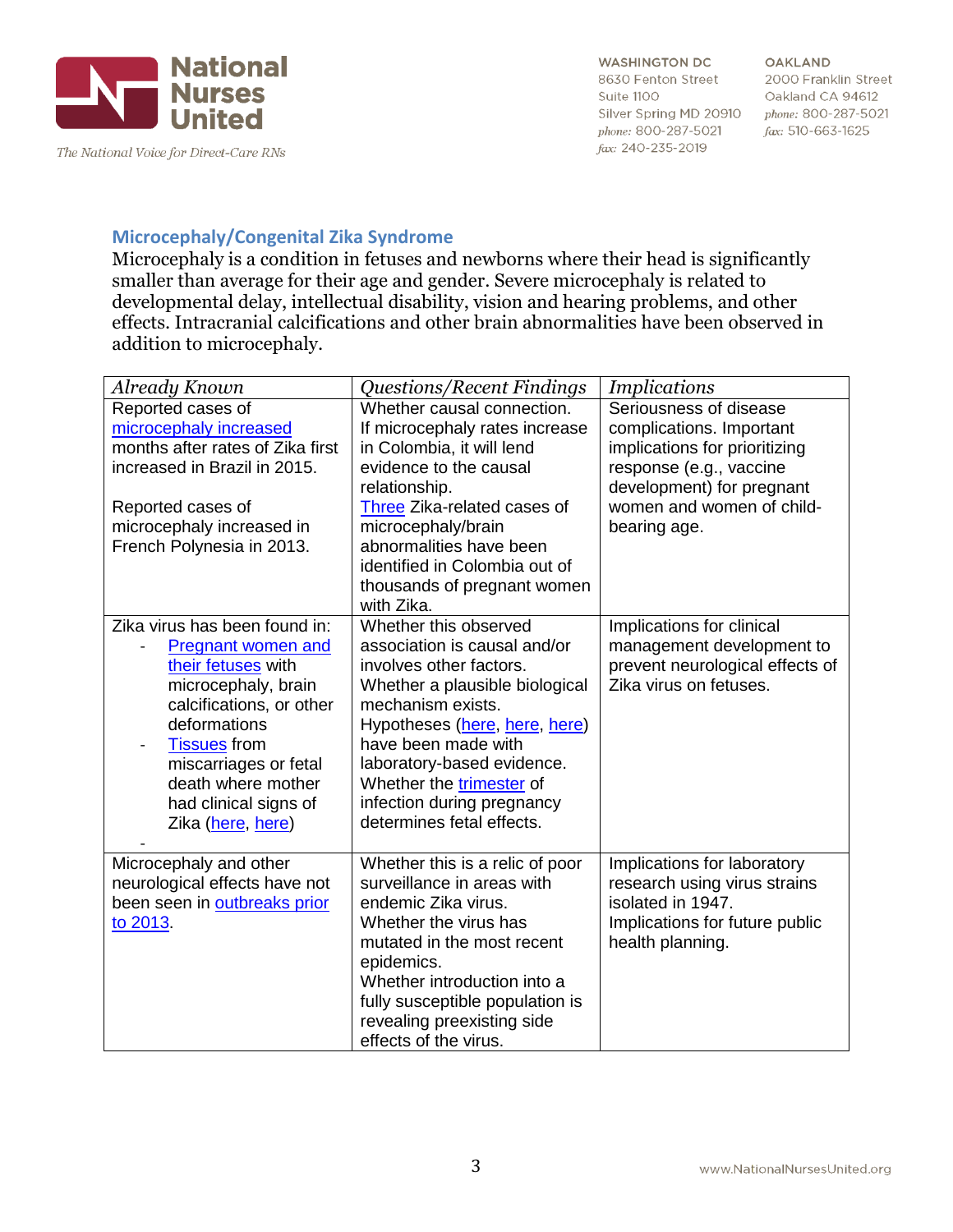

OAKLAND 2000 Franklin Street Oakland CA 94612 phone: 800-287-5021 fax: 510-663-1625

# **Guillain Barre Syndrome (GBS)**

Guillain-Barré syndrome is a rare auto-immune disorder that results in damaged nerve cells, weakened muscles, and paralysis. Most people recover from GBS, but some suffer permanent damage or death.

| Already Known                   | <b>Questions/Recent Findings</b> | <i>Implications</i>           |
|---------------------------------|----------------------------------|-------------------------------|
| GBS is caused by many           | Whether Zika causes GBS.         | Seriousness of disease.       |
| different conditions, including |                                  | Public health preparation for |
| other infectious diseases.      |                                  | potential Zika epidemic.      |
| Increase in reported GBS        | <b>Recently published study</b>  | Seriousness of disease.       |
| cases in French Polynesia       | establishes strong evidence      | Public health preparation for |
| during 2013 Zika outbreak.      | for causal connection between    | potential Zika epidemic.      |
| Increase in reported GBS        | Zika infection and subsequent    |                               |
| cases in Brazil during 2015     | GBS.                             |                               |
| peak Zika outbreak.             |                                  |                               |
| Increase in reported GBS        |                                  |                               |
| cases in Colombia during        |                                  |                               |
| 2015-6 Zika outbreak.           |                                  |                               |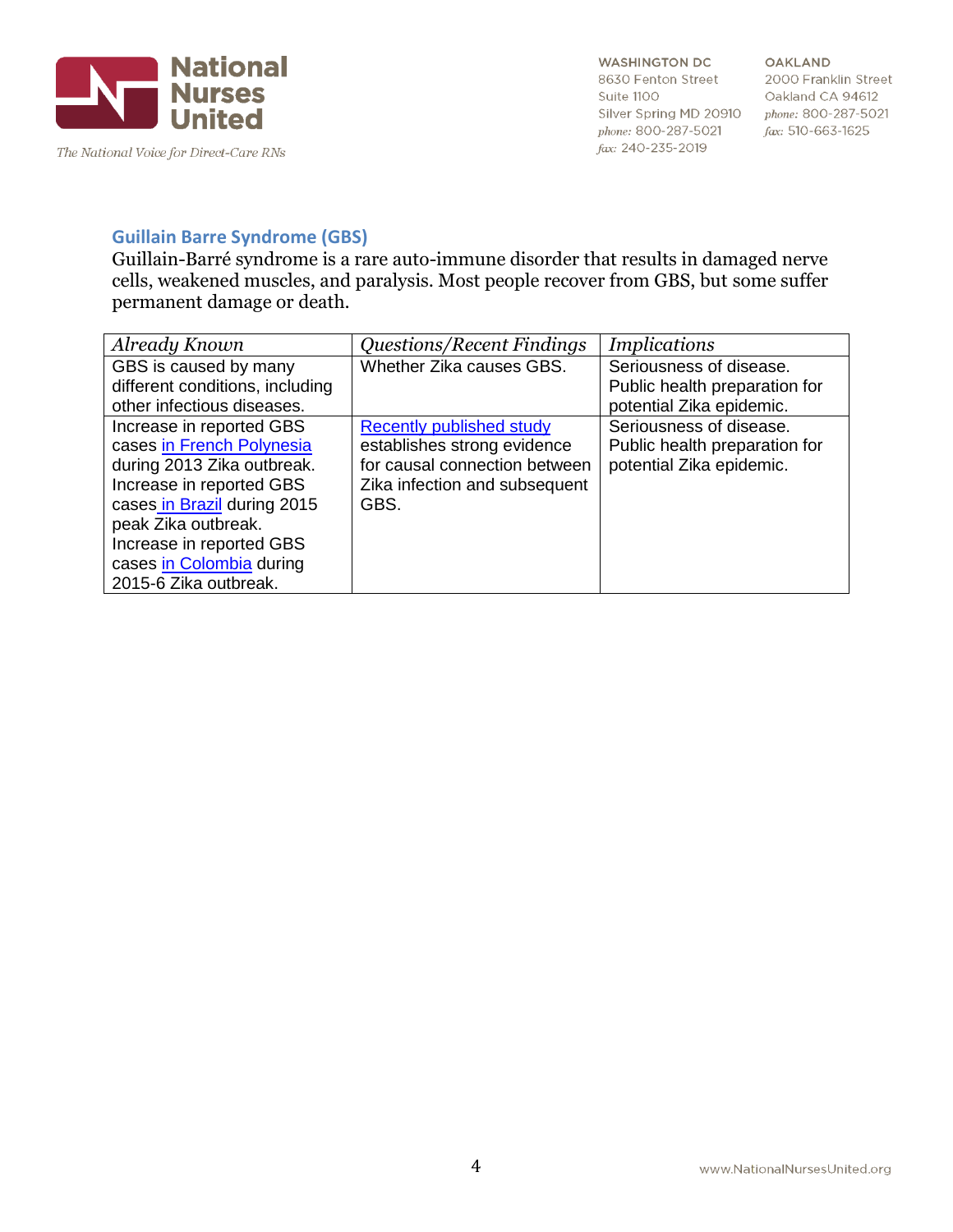

The National Voice for Direct-Care RNs

**WASHINGTON DC** 8630 Fenton Street Suite 1100 Silver Spring MD 20910 phone: 800-287-5021 fax: 240-235-2019

**OAKLAND** 2000 Franklin Street Oakland CA 94612 phone: 800-287-5021 fax: 510-663-1625

### **References/Further Reading**

Atkinson B, Hearn P, Afrough B, Lumley S, Carter D, Aarons EJ, et al. "Detection of Zika virus in semen [letter]." Emerg Infect Dis. 2016 May.

<http://dx.doi.org/10.3201/eid2205.160107> (Accessed March 4, 2016).

Brasil, Patricia et al. "Zika Virus Infection in Pregnant Women in Rio de Janeiro— Preliminary Report." The New England Journal of Medicine. March 4, 2016. <http://www.nejm.org/doi/full/10.1056/NEJMoa1602412#t=references> (Accessed

March 9, 2016).

Butler, Declan. "First Zika-linked birth defects detected in Colombia." Nature, March 4, 2016. [http://www.nature.com/news/first-zika-linked-birth-defects-detected-in](http://www.nature.com/news/first-zika-linked-birth-defects-detected-in-colombia-1.19502)[colombia-1.19502](http://www.nature.com/news/first-zika-linked-birth-defects-detected-in-colombia-1.19502) (Accessed March 9, 2016).

CDC: "Zika." [http://www.cdc.gov/zika/about/index.html Updated 22 Feb 2016](http://www.cdc.gov/zika/about/index.html%20Updated%2022%20Feb%202016) (Accessed March 4, 2016).

CDC Health Alert Network. "Update: Interim Guidelines for Prevention of Sexual Transmission of Zika Virus — United States, 2016." *CDC* Feb 23, 2016.

<http://emergency.cdc.gov/han/han00388.asp> (Accessed March 4, 2016).

Chouin-Carneiro T, Vega-Rua A, Vazeille M, Yebakima A, Girod R, Goindin D, et al. (2016) Differential Susceptibilities of Aedes aegypti and Aedes albopictus from the Americas to Zika Virus. PLoS Negl Trop Dis 10(3): e0004543.

http://journals.plos.org/plosntds/article?id=10.1371/journal.pntd.0004543 (Accessed March 9, 2016).

Duffy, Mark R. et al. "Zika Virus Outbreak on Yap Island, Federated States of Micronesia." The New England Journal of Medicine, June 11, 2009.

<http://www.nejm.org/doi/full/10.1056/NEJMoa0805715> (Accessed March 10, 2016). "Epidemiological update: Complications potentially linked to the Zika virus outbreak, Brazil and French Polynesia." European Centre for Disease Prevention and Control, Nov 27, 2015.

[http://ecdc.europa.eu/en/press/news/\\_layouts/forms/News\\_DispForm.aspx?ID=1332](http://ecdc.europa.eu/en/press/news/_layouts/forms/News_DispForm.aspx?ID=1332&List=8db7286c-fe2d-476c-9133-18ff4cb1b568&Source=http%3A%2F%2Fecdc.europa.eu%2Fen%2FPages%2Fhome.aspx) [&List=8db7286c-fe2d-476c-9133-](http://ecdc.europa.eu/en/press/news/_layouts/forms/News_DispForm.aspx?ID=1332&List=8db7286c-fe2d-476c-9133-18ff4cb1b568&Source=http%3A%2F%2Fecdc.europa.eu%2Fen%2FPages%2Fhome.aspx)

[18ff4cb1b568&Source=http%3A%2F%2Fecdc.europa.eu%2Fen%2FPages%2Fhome.asp](http://ecdc.europa.eu/en/press/news/_layouts/forms/News_DispForm.aspx?ID=1332&List=8db7286c-fe2d-476c-9133-18ff4cb1b568&Source=http%3A%2F%2Fecdc.europa.eu%2Fen%2FPages%2Fhome.aspx) [x](http://ecdc.europa.eu/en/press/news/_layouts/forms/News_DispForm.aspx?ID=1332&List=8db7286c-fe2d-476c-9133-18ff4cb1b568&Source=http%3A%2F%2Fecdc.europa.eu%2Fen%2FPages%2Fhome.aspx) (Accessed March 9, 2016).

"FDA issues recommendations to reduce the risk for Zika virus blood transmission in the United States." *U.S. Food and Drug Administration* Feb 16, 2016.

<http://www.fda.gov/NewsEvents/Newsroom/PressAnnouncements/ucm486359.htm> (Accessed March 4, 2016).

Malone RW, Homan J, Callahan MV, Glasspool-Malone J, Damodaran L, Schneider ADB, et al. (2016) Zika Virus: Medical Countermeasure Development Challenges. PLoS Negl Trop Dis 10(3): e0004530.

<http://journals.plos.org/plosntds/article?id=10.1371/journal.pntd.0004530> (Accessed March 9, 2016).